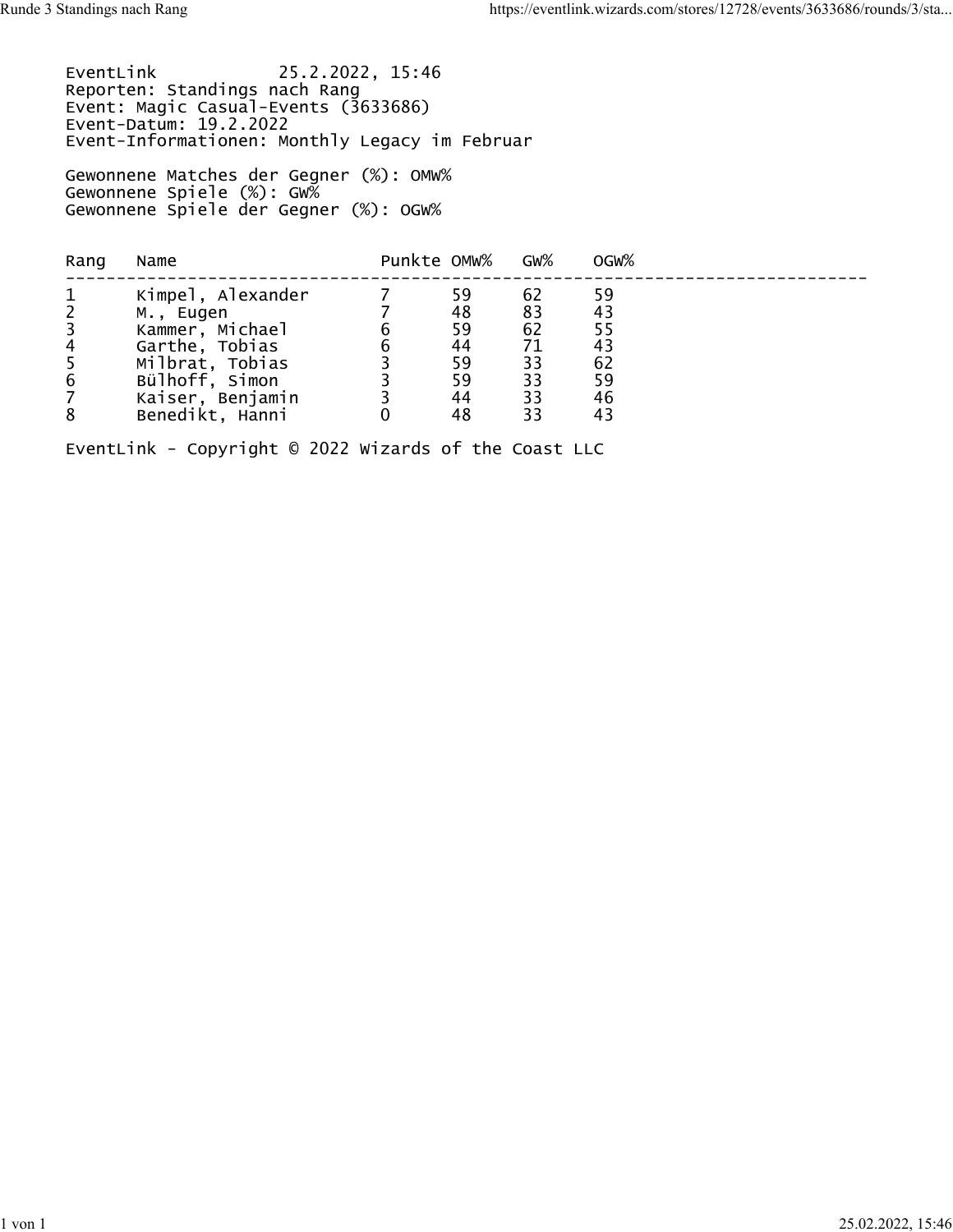Alexander Kimpel

// Deck: RUG Turbo Rhinos (61)

// Lands

- 1 Boseiju, Who Endures
- 2 Forest
- 1 Gemstone Caverns
- 2 Island
- 4 Misty Rainforest
- 1 Mountain
- 4 Scalding Tarn
- 1 Taiga
- 3 Tropical Island
- 2 Volcanic Island

// Creatures

- 3 Bonecrusher Giant
- 3 Brazen Borrower
- 4 Elvish Spirit Guide

3 Endurance

4 Shardless Agent

4 Simian Spirit Guide

3 Uro, Titan of Nature's Wrath

// Instants

- 2 Fire // Ice (Fire)
- 2 Force of Negation
- 4 Force of Will
- 4 Violent Outburst

// Sorceries

4 Crashing Footfalls

// Sideboard

- SB: 2 Blood Moon
- SB: 1 Cave-In
- SB: 1 Endurance
- SB: 1 Faerie Macabre
- SB: 2 Force of Negation
- SB: 3 Force of Vigor
- SB: 2 Fury
- SB: 2 Inevitable Betrayal
- SB: 1 Null Rod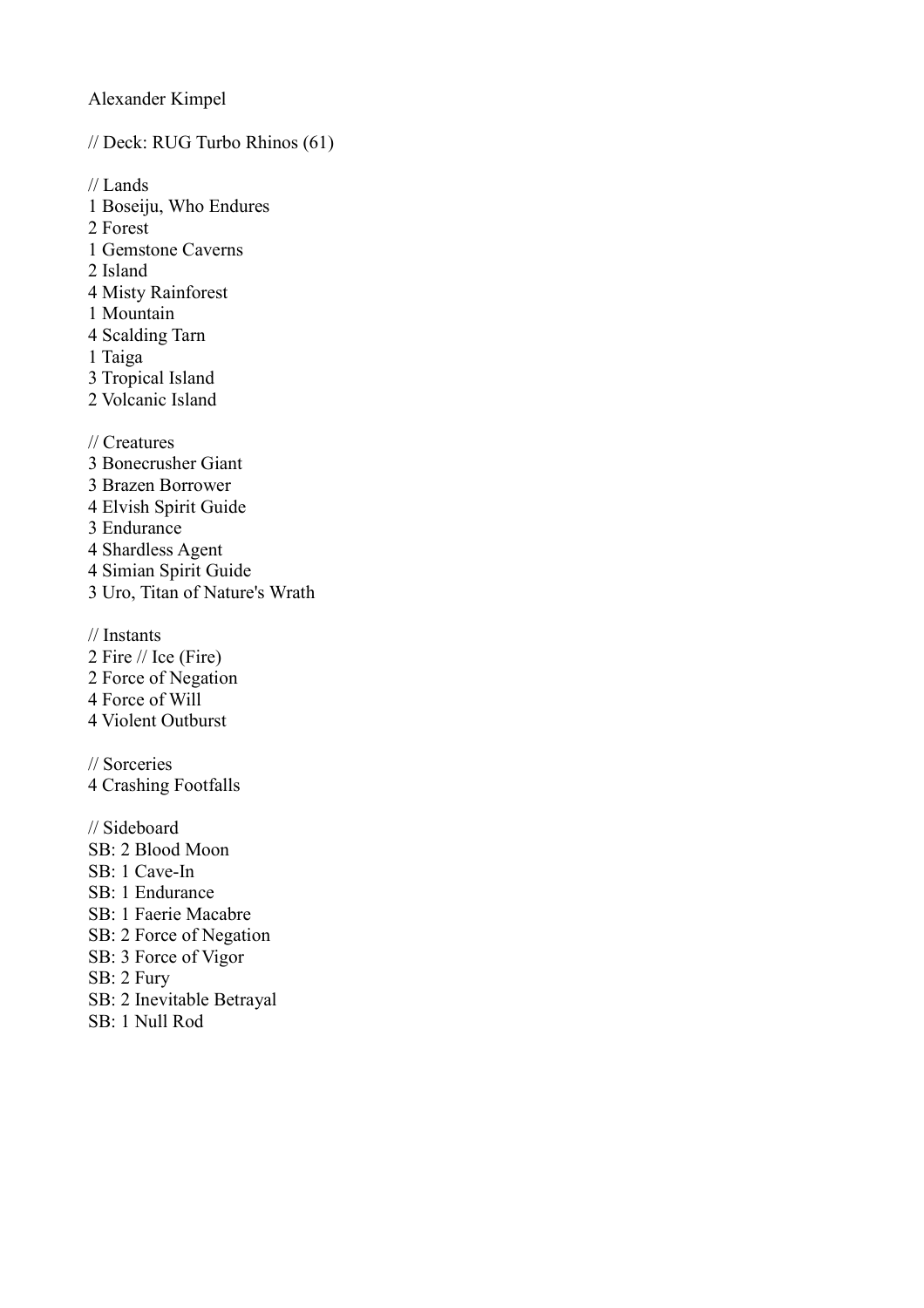Eugen Mann - 19.02.22 - Painter

- 
- 1 Plateau<br>3 Mounta
- 3 Mountain<br>4 Arid Mesa Arid Mesa
- 4 Great Furnace
- 
- 4 Urza's Saga 4 Ancient Tomb
- 1 Lion's Eye Diamond
- 4 Lotus Petal<br>3 Mox Opal
- 3 Mox Opal<br>3 Mishra's B
- 3 Mishra's Bauble<br>1 Pithing Needle
- Pithing Needle
- 3 Grindstone<br>4 Pyroblast
- Pyroblast
- 1 Red Elemental Blast
- 4 Goblin Welder<br>4 Goblin Enginee
- 4 Goblin Engineer<br>3 Painter's Servant
- Painter's Servant
- 1 Ensnaring Bridge
- 4 Imperial Recruiter<br>4 Karn, the Great Cre
- Karn, the Great Creator

SB

- 1 Tormod's Crypt<br>1 Lion's Eve Diam
- Lion's Eye Diamond
- 1 Grindstone
- 1 Ensnaring Bridge
- 1 Soul-Guide Lantern<br>1 Painter's Servant
- Painter's Servant
- 1 Mycosynth Lattice
- 1 Portable Hole<br>1 Ethersworn Ca
- 1 Ethersworn Canonist<br>1 Faerie Macabre
- 1 Faerie Macabre<br>2 Fury
- **Fury**
- 3 Red Elemental Blast